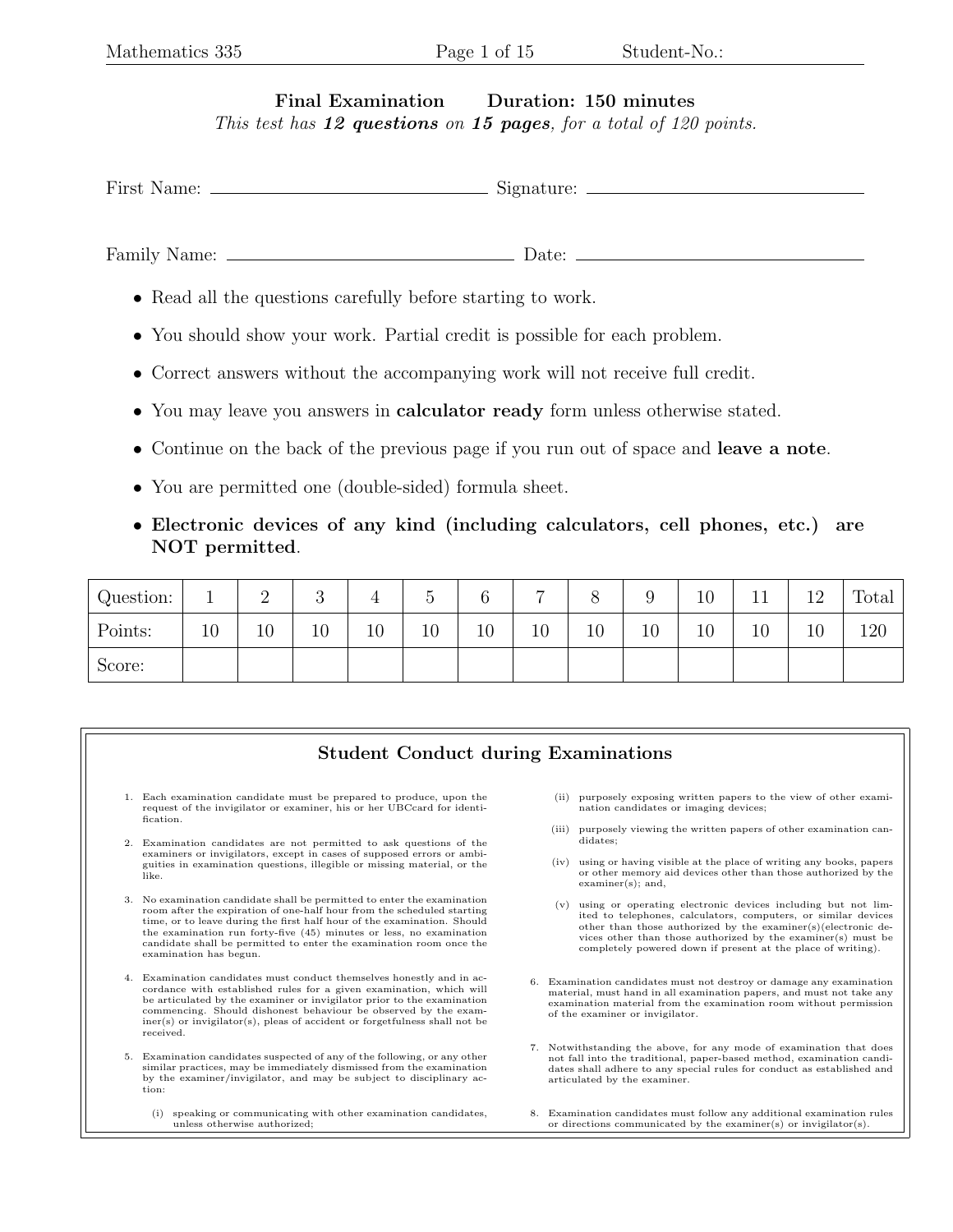10 marks 1. a) A piece of gum and a chocolate bar cost one dollar and ten cents in total. The bar costs a dollar more than the gum. How much does the gum cost?

| Answer: |
|---------|
|---------|

b) Suppose that  $\frac{4}{7}$  of a gallon of gas filled  $\frac{3}{11}$  of a tractor's gas tank. How many gallons would it take to fill the tractor's gas tank completely?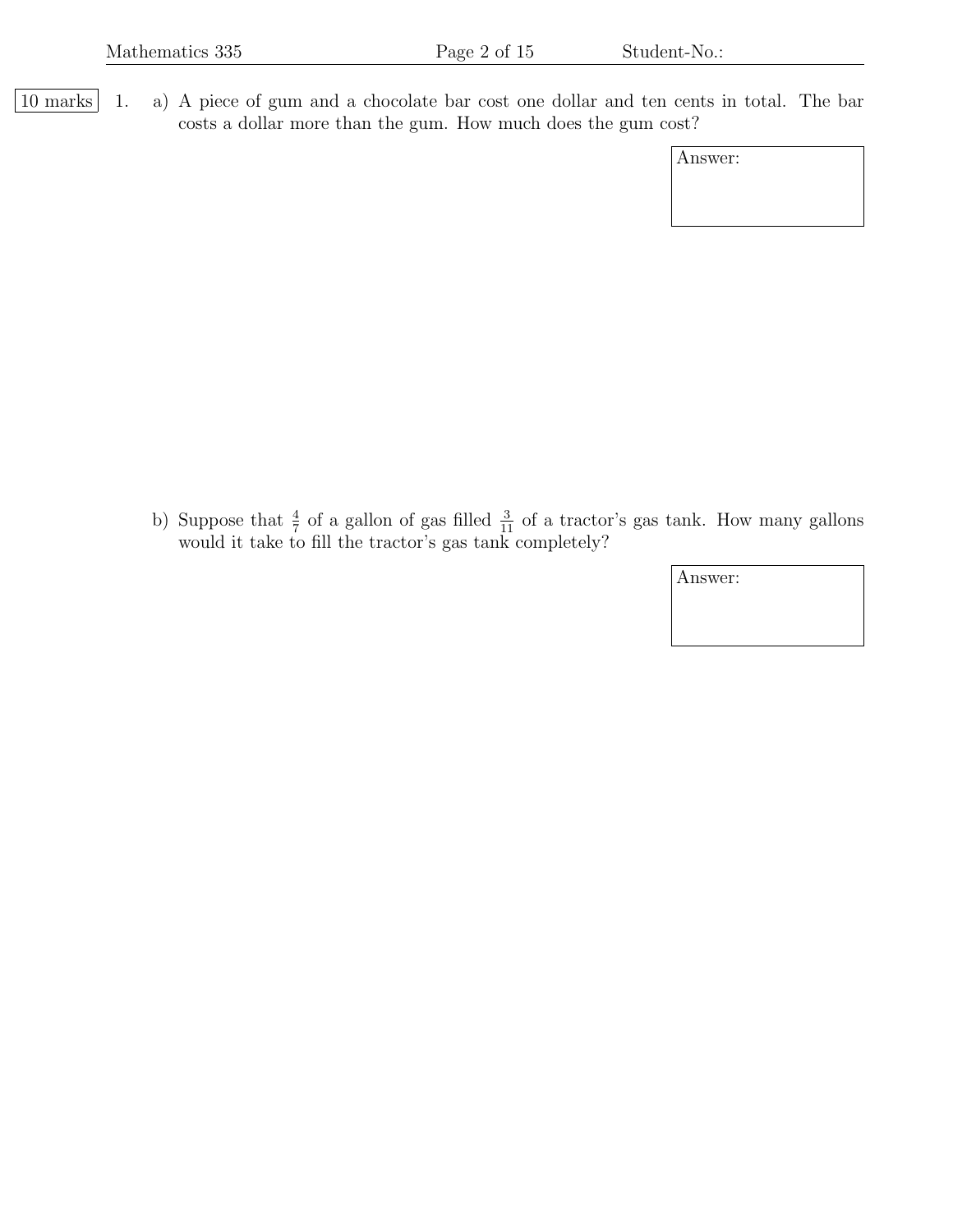



b) A veterinarian surveys 50 of his patrons. He discovers that 32 have dogs, 27 have cats, and 12 have fish. Twelve have dogs and cats, 7 have cats and fish, and 4 have all three kinds of pets. How many patrons have a dog or a fish, but not both?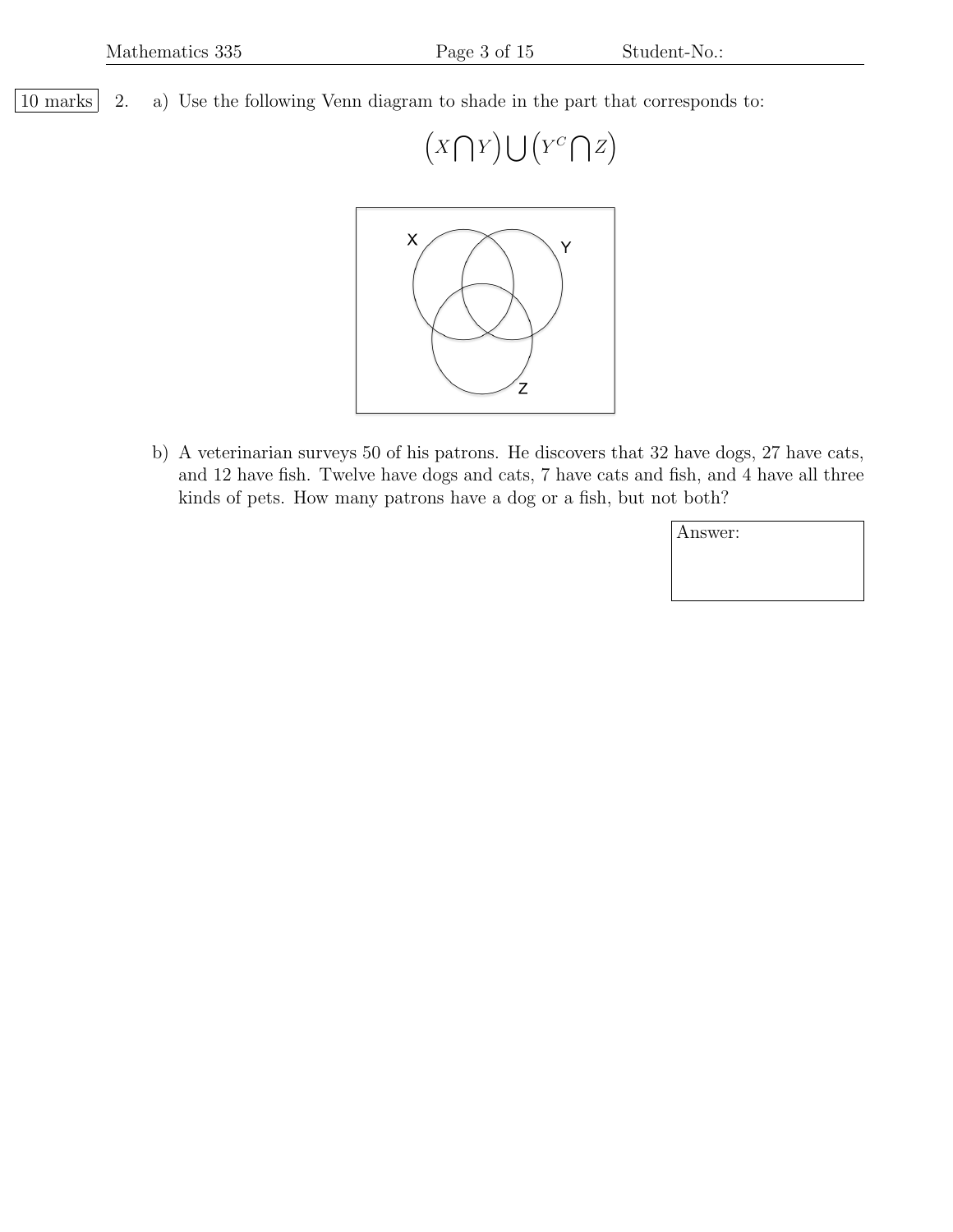## 10 marks 3. Explain why the Diophantine equation

$$
54x + 81y = 43 \tag{1}
$$

is impossible to solve, but

$$
54x + 43y = 81 \tag{2}
$$

can be solved.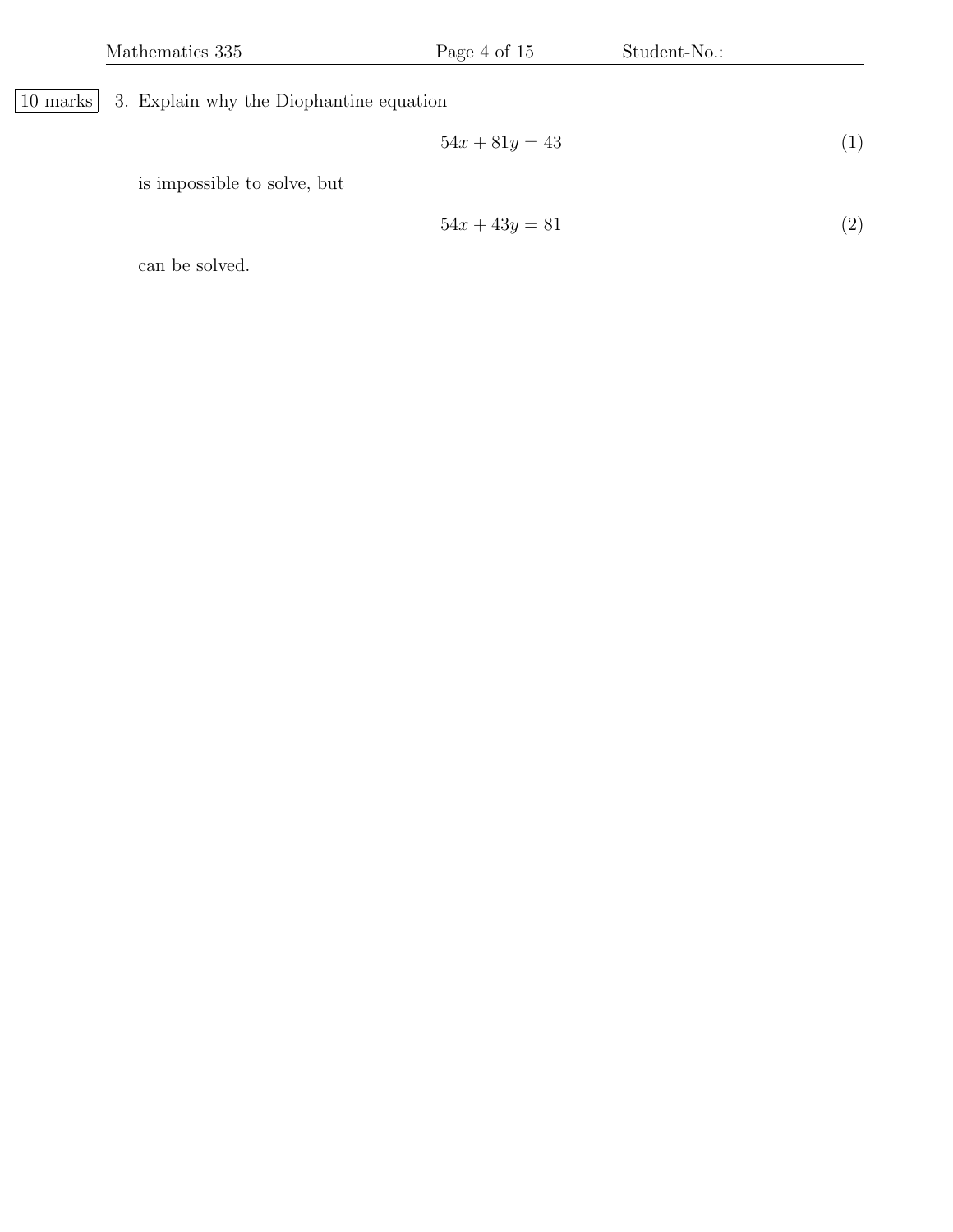10 marks 4. a) Find the prime factorization of 1105.

Answer:

b) Find the lcm of 120 and 156.

Answer:

c) Is  $2^8 \times 3^5 \times 7^4$  divisible by 11 without a remainder? Justify your answer.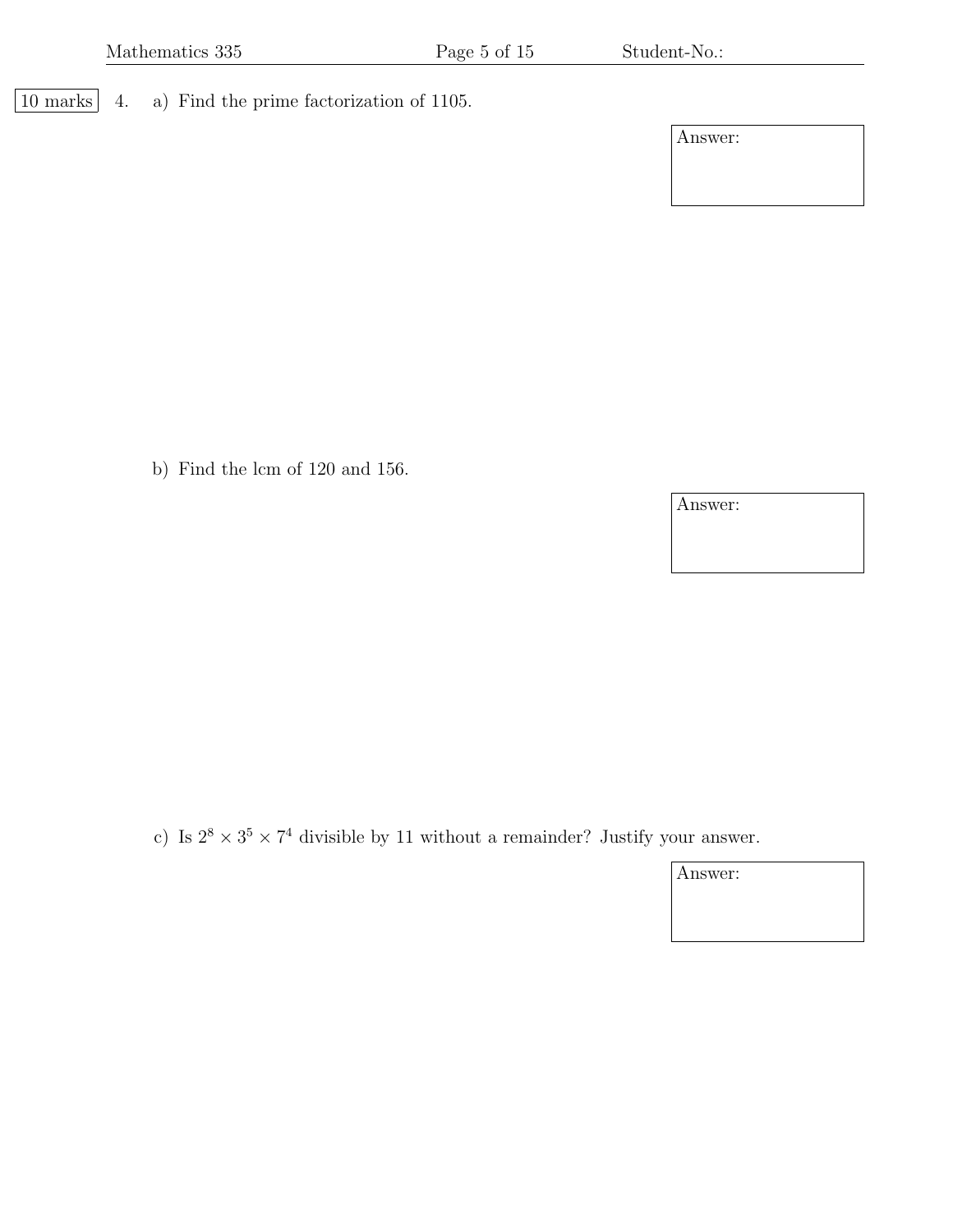- |10 marks | 5. Answer each of the following numbers without doing actual division. Provide a brief explanation for full marks.
	- a) Is 321655252 divisible by 6?

Answer:

b) Is 1872514746 divisible by 8?

c) Is 517425354 divisible by 9?

Answer:

d) Is 787509173 divisible by 11?

Answer: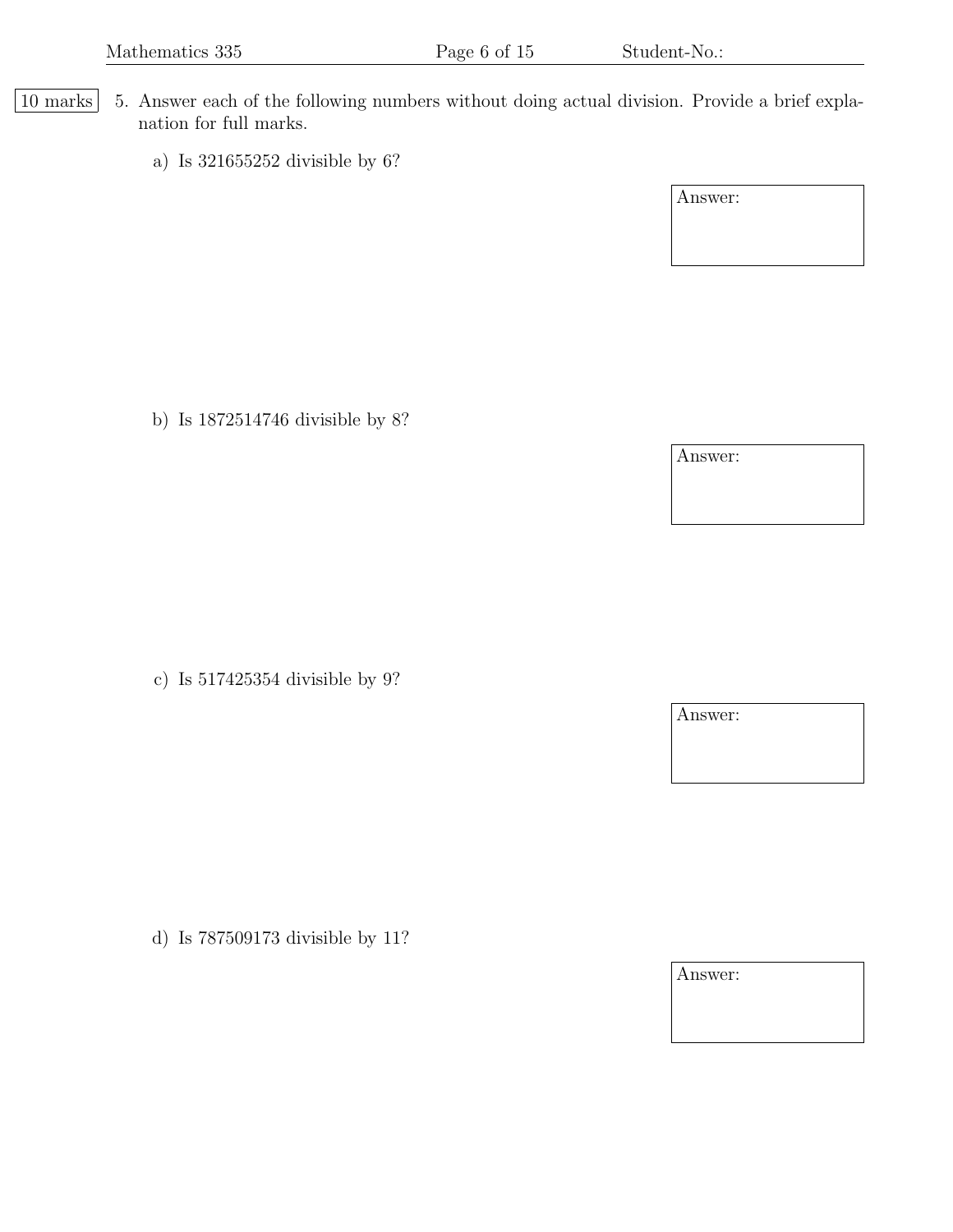10 marks 6. Drake was trying to impress Rihanna with his maths ability by estimating  $\sqrt{69}$ , which he claimed was "eight something". He didn't have much luck after that though. Find the next digit (so, 8.?) by using one iteration of the Babylonian method and then converting the result to a decimal number.

Recall to approximate  $\sqrt{N}$ , we start out with some guess  $X_0$  (perferrably the floor value of  $\sqrt{N}$ . Then we compute a new estimate for  $\sqrt{N}$  as follows:

$$
X_{new} = \frac{1}{2} \left( X_{Old} + \frac{N}{X_{Old}} \right).
$$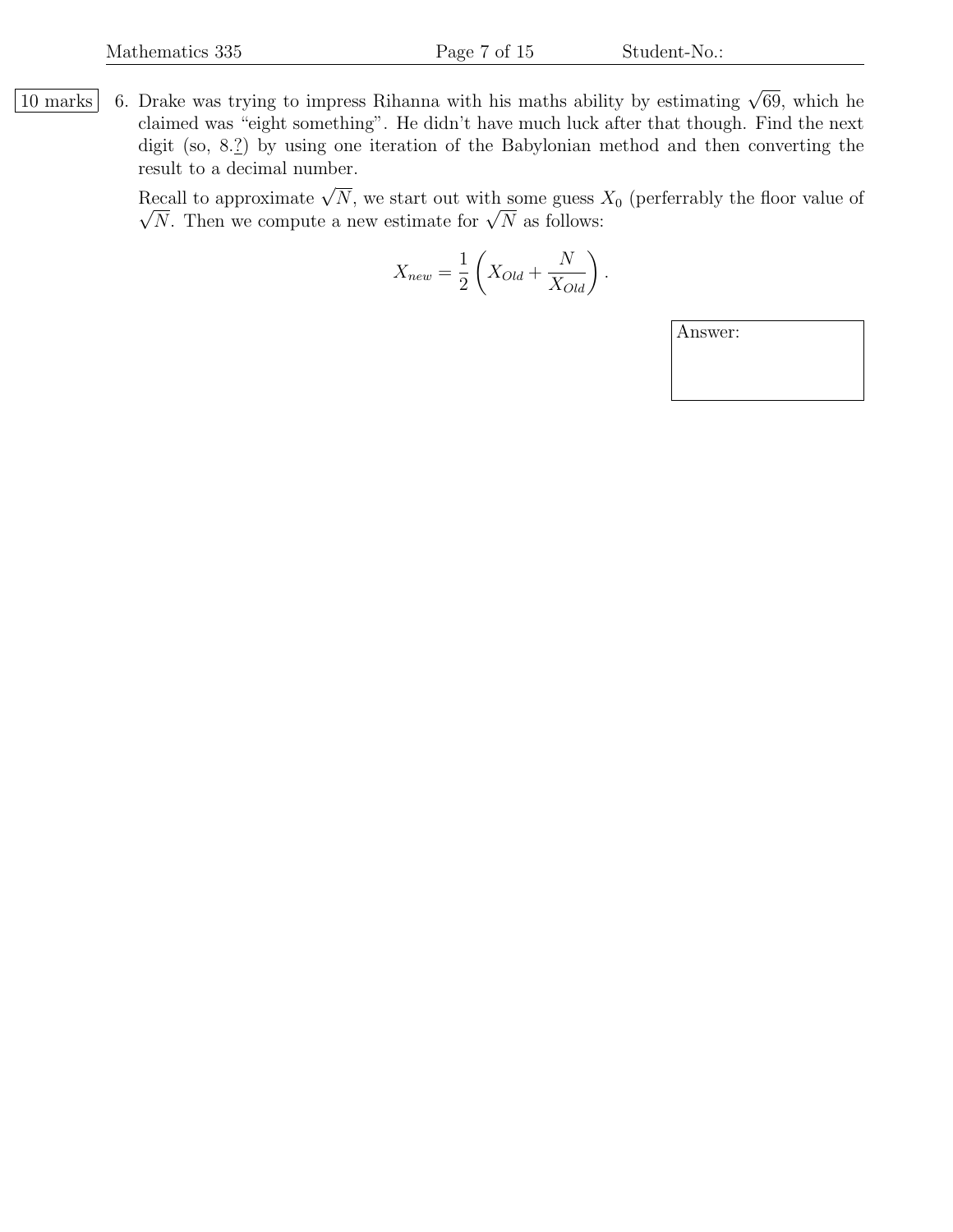10 marks 7. The math club sells two types of shirts: traditional nerdy and super-duper nerdy. The traditional shirts sell for \$28 each and the super-duper ones sell for \$31 each. If the total revenue from Monday was is \$1000, how many of the super-duper nerdy shirts did they sell?

| Answer: |  |
|---------|--|
|         |  |
|         |  |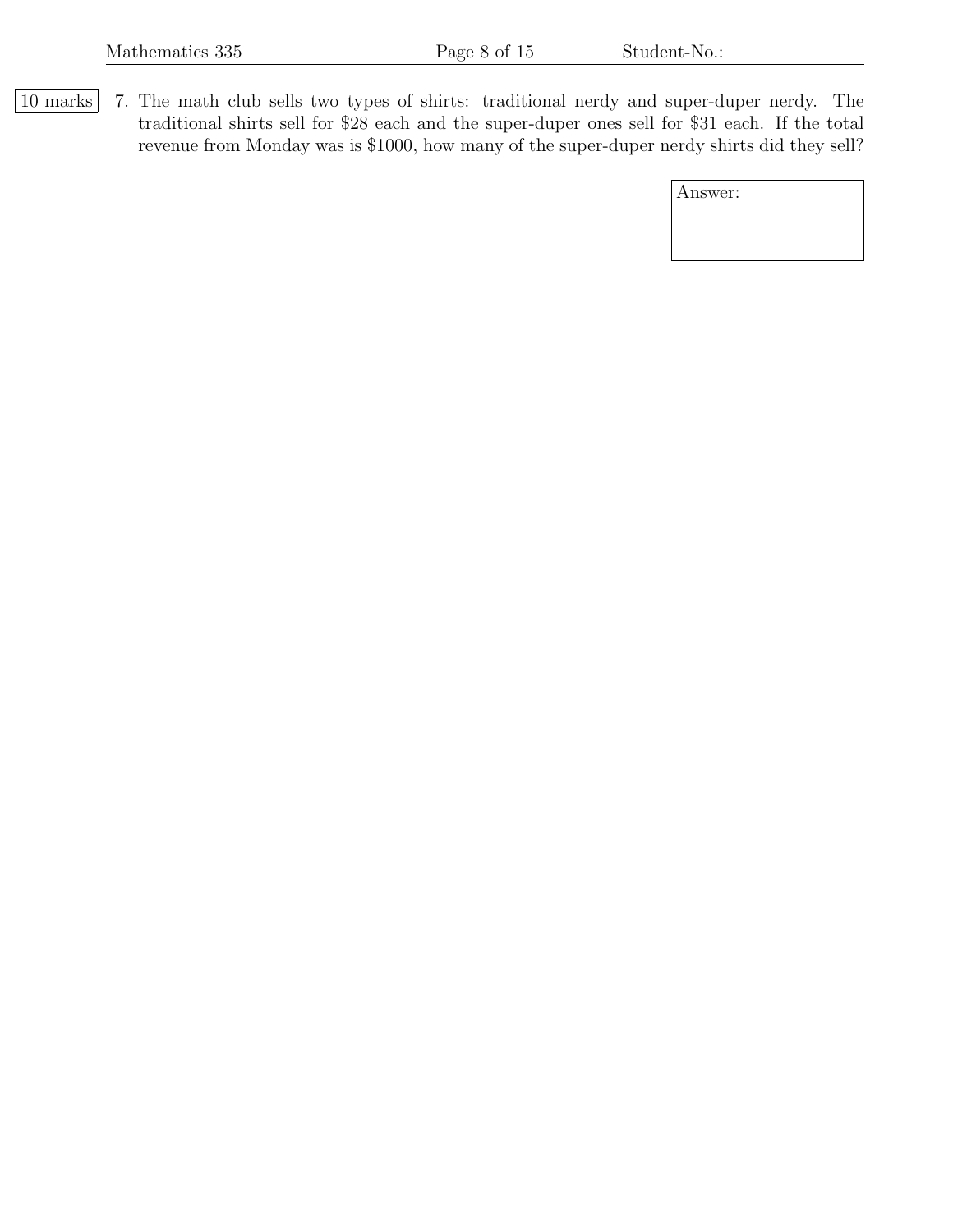| 10 marks | 8. a) Explain the Law of Large Numbers in your own words.

- b) A drawer contains 10 black socks, 6 white socks, and 4 red socks.
	- i) How many socks must be pulled out to guarantee a matching pair?

Answer:

ii) How many socks must be pulled to guarantee a pair of white socks?

Answer:

iii) If you randomly pulled out 2 socks, what is probability that they would be a matching pair? State your answer as a reduced fraction.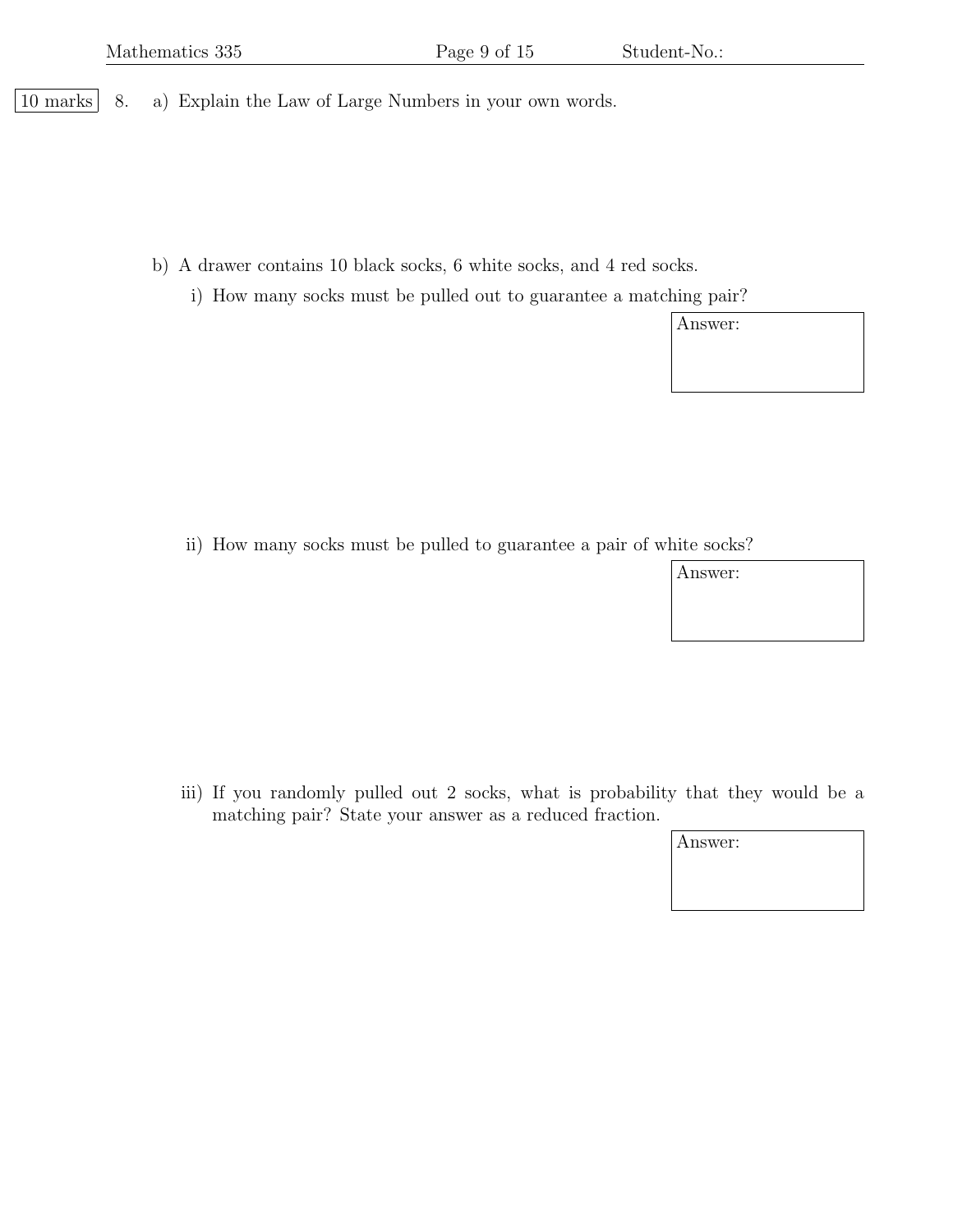10 marks 9. Lie dedector tests can often clear you as a suspect, but cannot be used in court to prove guilt. Let's look one of the major reasons why. Let's say that about 95% of all people are honest. Suppose that a lie detector test correctly classifies  $90\%$  the liars and  $90\%$  of the honest people. That is, when a person has lied the test has success rate of 90% to classify the person as a liar. When the person told the truth, the test has a 90% success rate to classify them as honest. Now suppose that a random person is in for an interview and failed the lie dedector test; that is, the machine concluded that the person was lying! What is the probability that they actual lied? State your answer as a percentage.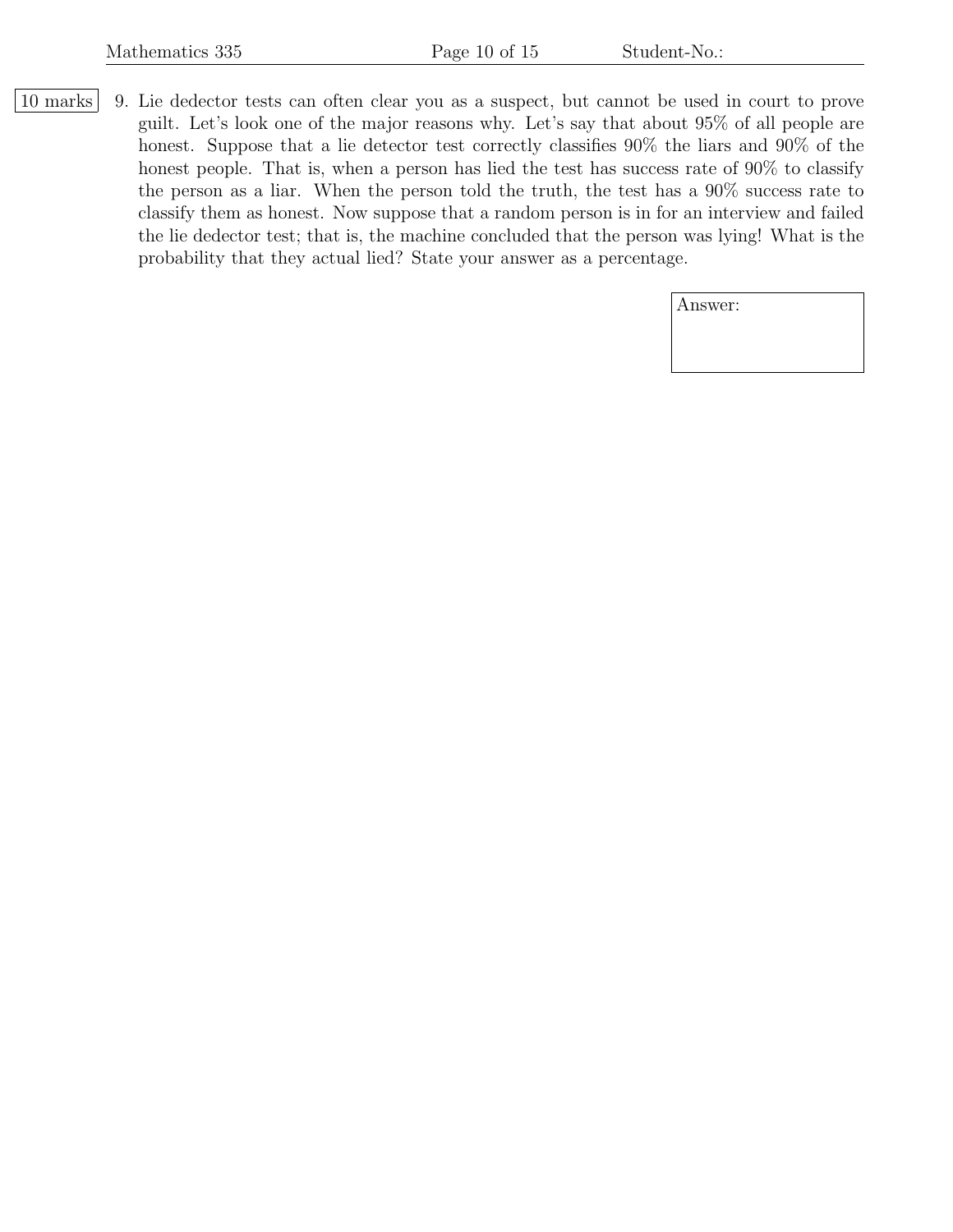10 marks 10. a) Evaluate  $44 \times 35 + 88$  in  $\mathbb{Z}_{16}$ 

Answer:

b) Evaluate  $72^6 - 43 \times 22$  in  $\mathbb{Z}_{23}$ 

Answer:

c) Evaluate  $6 \div 7$  in  $\mathbb{Z}_{31}$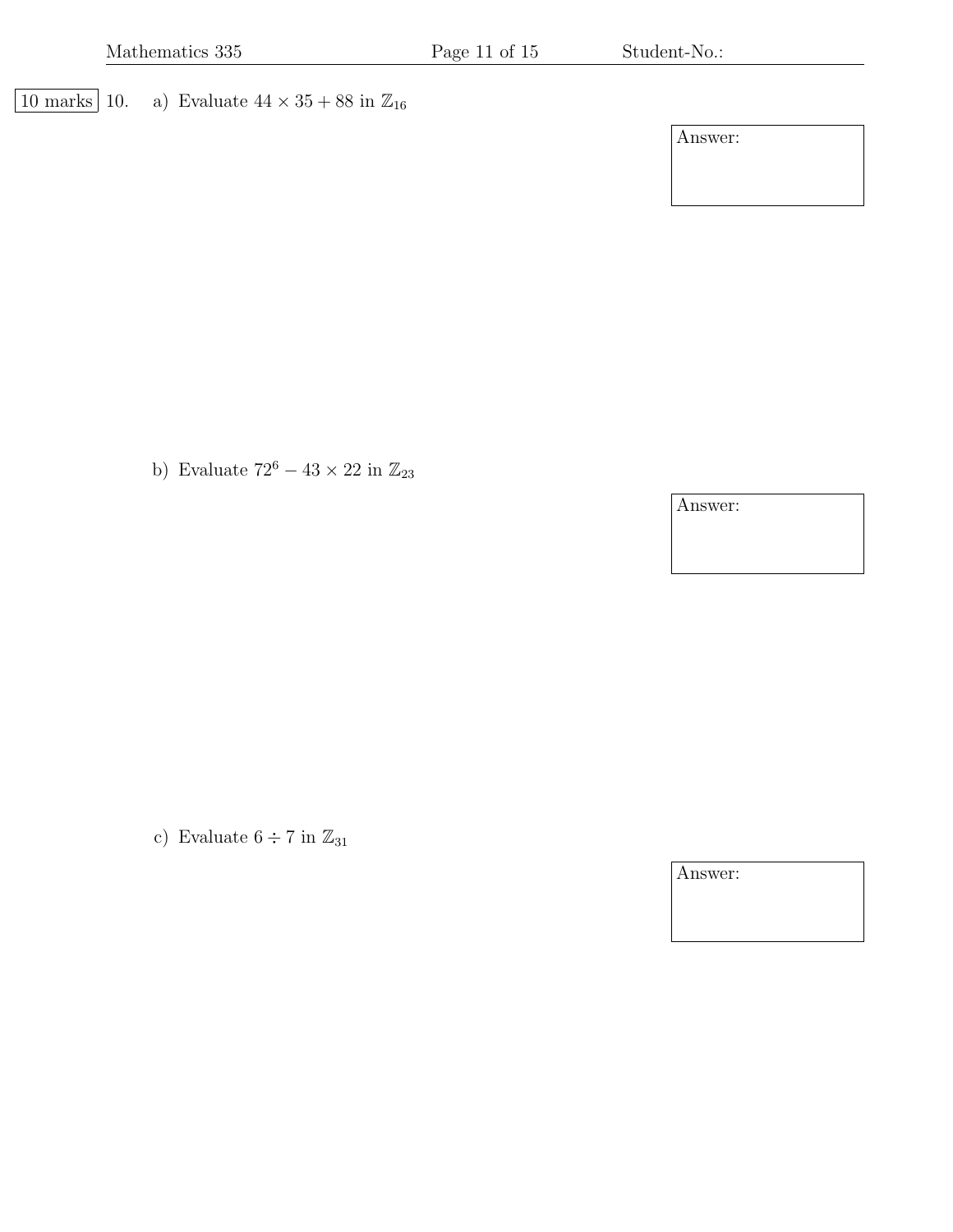$\fbox{10 marks}$  11. Determine the missing digit, Y, of following ISBN:

978-0-6Y4-06664-9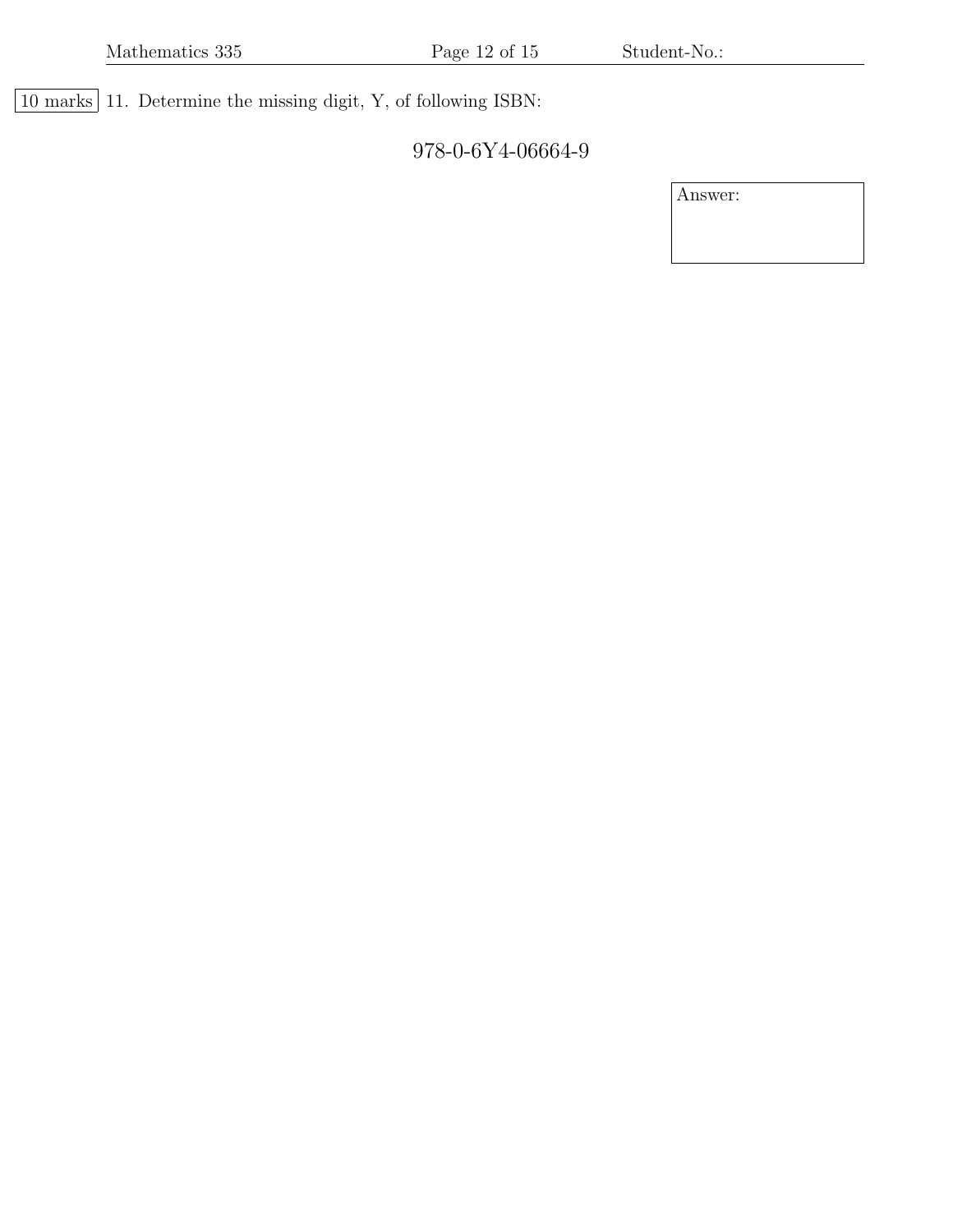10 marks 12. a) Use your compass and straightedge to find the exact center of the circle below.

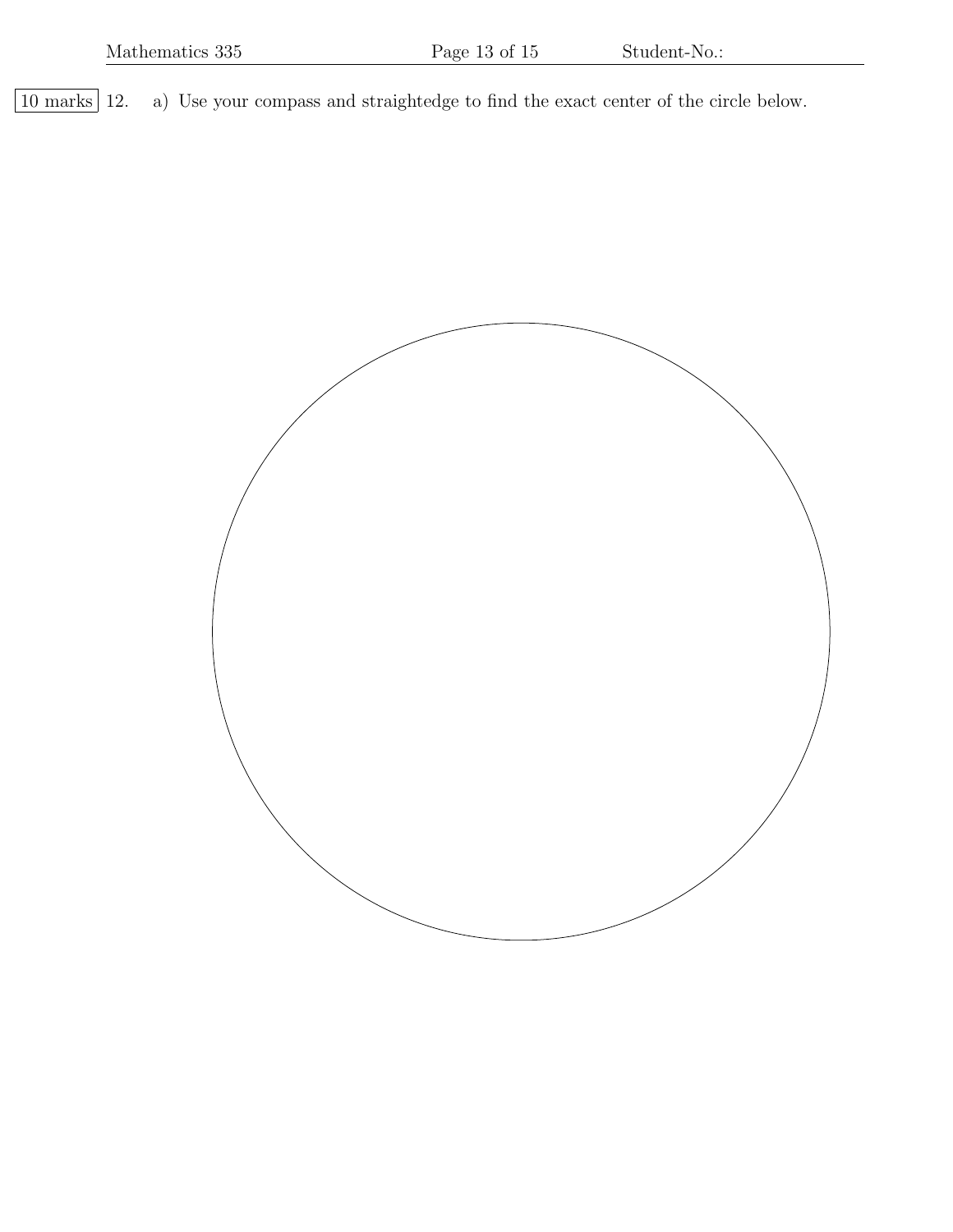## 12. (con't)

b) The Golden ratio occurs in nature all over the place. Its exact value is  $\frac{1+\sqrt{5}}{2}$  $\frac{\sqrt{5}}{2}$ . Given that the line segment below is 1 unit long. Use your compass and straightedge to draw a line segment whose length is exactly the Golder Ratio. Please provide a brief list of steps to outline your "plan" for partial credit. Also, clearly label any intermediate lengths as you create them. Practice on scrap paper as this page will be graded.